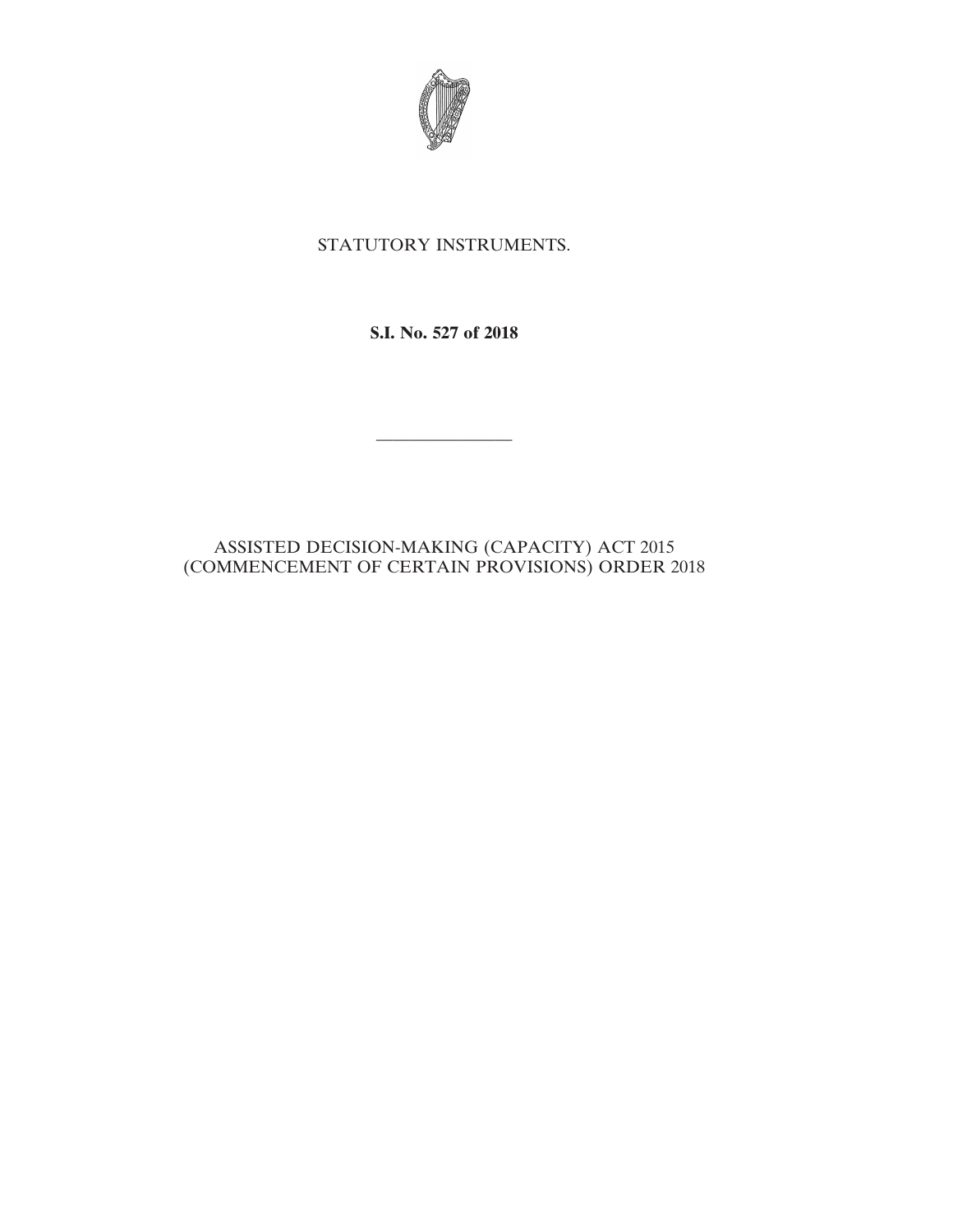## ASSISTED DECISION-MAKING (CAPACITY) ACT 2015 (COMMENCEMENT OF CERTAIN PROVISIONS) ORDER 2018

I, SIMON HARRIS, Minister for Health, in exercise of the powers conferred on me by section 1(3) of the Assisted Decision-Making (Capacity) Act 2015 (No. 64 of 2015), and after consulting with the Minister for Justice and Equality, hereby order as follows:

1. This Order may be cited as the Assisted Decision-Making (Capacity) Act 2015 (Commencement of Certain Provisions) Order 2018.

2. The 17th day of December 2018 is appointed as the day on which section 91 of the Assisted Decision-Making (Capacity) Act 2015 (No. 64 of 2015), insofar as it is not already in operation, comes into operation.



GIVEN under my Official Seal, 13 December 2018.

> SIMON HARRIS, Minister for Health.

*Notice of the making of this Statutory Instrument was published in "Iris Oifigiúil" of* 14*th December*, 2018.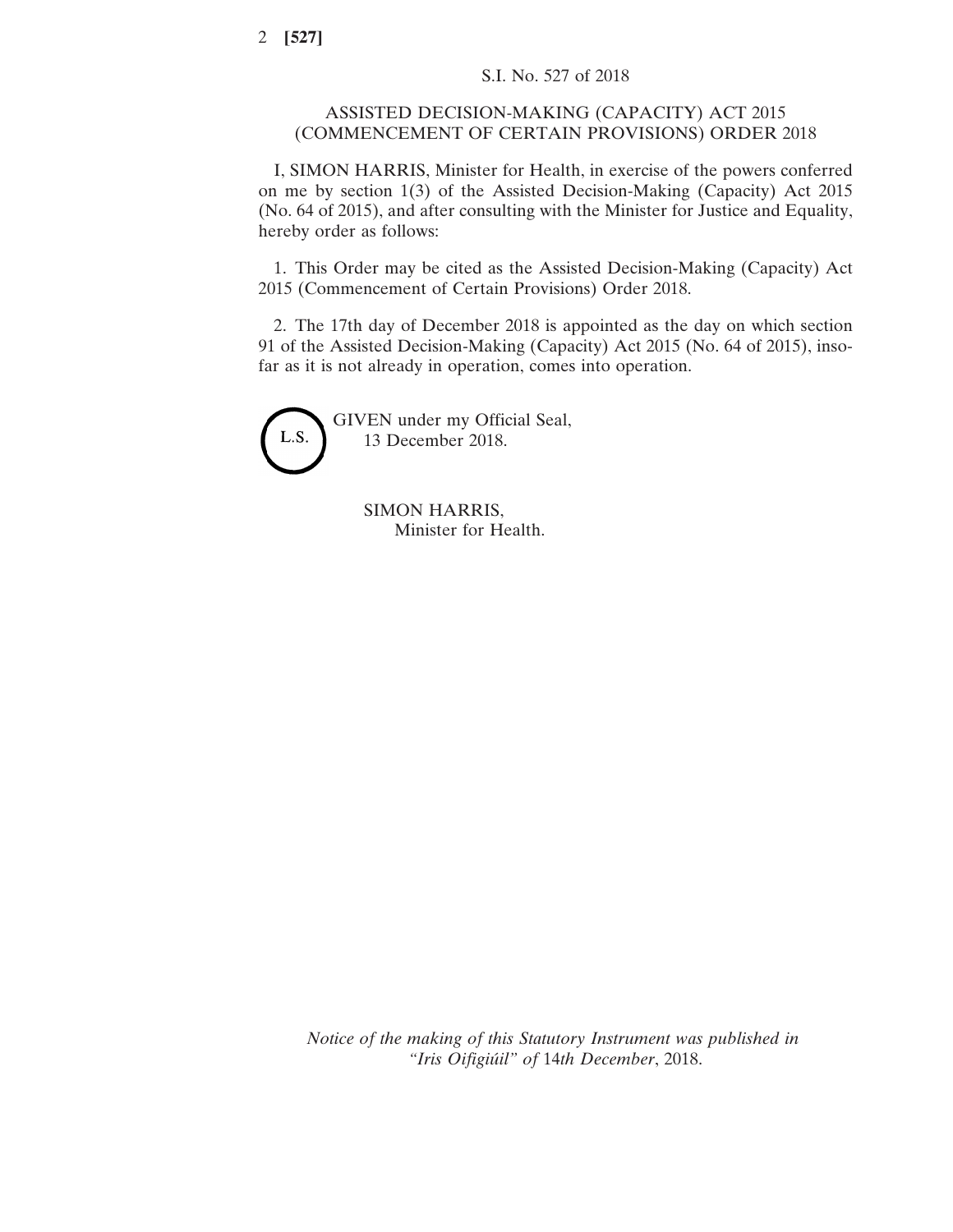**[527]** 3

## EXPLANATORY NOTE

*(This Note is not part of the Statutory Instrument and does not purport to be a legal interpretation.)*

This Order provides for the commencement of the remainder of section 91 of the Assisted Decision-Making (Capacity) Act 2015, which outlines the formal process to be undertaken by the Director of the Decision Support Service regarding the preparation and publication of the code of practice pertaining to the advance healthcare directive provisions, including the requirement for the Director to obtain the consent of the Minister for Health in order to publish the code of practice.